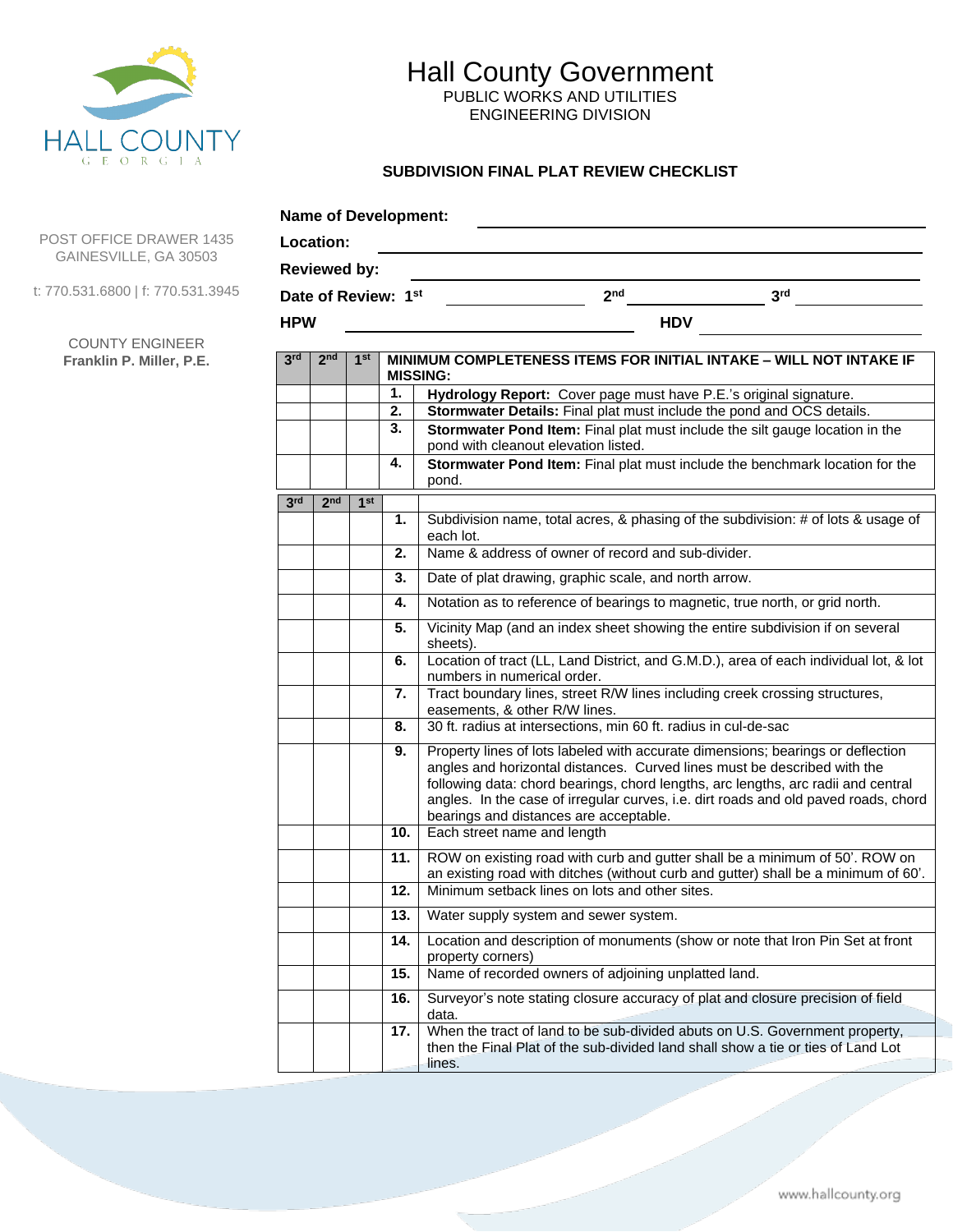

PUBLIC WORKS AND UTILITIES ENGINEERING DIVISION

#### POST OFFICE DRAWER 1435 GAINESVILLE, GA 30503

t: 770.531.6800 | f: 770.531.3945

#### COUNTY ENGINEER **Franklin P. Miller, P.E.**

| 3 <sub>rd</sub> | 2 <sub>nd</sub> | 1 <sup>st</sup> |     |                                                                                    |
|-----------------|-----------------|-----------------|-----|------------------------------------------------------------------------------------|
|                 |                 |                 | 18. | When the sub-divided property abuts Buford Dam Reservoir property or               |
|                 |                 |                 |     | easement, the 1,071-foot contour line shall be shown and designated "Lake"         |
|                 |                 |                 |     | Sidney Lanier-Normal Lake Level" and the 1,085-foot contour line shall be          |
|                 |                 |                 |     | shown and designated "Lake Sidney Lanier-Maximum Lake Level".                      |
|                 |                 |                 | 19. | Location, coordinates, dimensions (invert elevations, pipe sizes and slopes) and   |
|                 |                 |                 |     | purpose of all drainage structures and of any easements, including slope           |
|                 |                 |                 |     | easements, if required, and public utility right-of-way lines, and any areas to be |
|                 |                 |                 |     | reserved, donated, or dedicated to public use of sites for other than residential  |
|                 |                 |                 |     | use with notes stating their purpose and limitations; and of any areas to be       |
|                 |                 |                 |     | reserved by deed covenant for common uses of all property owners.                  |
|                 |                 |                 | 20. | Coordinates and elevations of all pipes exiting MS4.                               |
|                 |                 |                 | 21. | Material and diameter of all storm drain pipes shown. (Storm drain pipes under     |
|                 |                 |                 |     | roads or in streams shall be RCP or HDPE only.)                                    |
|                 |                 |                 | 22. | As-built storm drain profiles and pipe design chart.                               |
|                 |                 |                 | 23. | Signed and dated Final Plat Certificates as specified in Section 16.40.070. If the |
|                 |                 |                 |     | development has private roads, the owner's dedication should be to the Home        |
|                 |                 |                 |     | Owners Association. If the development has sanitary sewer, the owner's             |
|                 |                 |                 |     | dedication must include the sanitary sewer.                                        |
|                 |                 |                 | 24. | Sidewalk and pavement statements and details, if not installed.                    |
|                 |                 |                 | 25. | Show (5) five feet perpetual easement and note.                                    |
|                 |                 |                 | 26. | Show Construction easements, if applicable.                                        |
|                 |                 |                 | 27. | Fire Hydrant locations.                                                            |
|                 |                 |                 | 28. | Disposal Areas or note that none exist.                                            |
|                 |                 |                 | 29. | Check R/W of streets between old and new phases. Make sure R/W from                |
|                 |                 |                 |     | previous phase matches with new phase. Designate R/W for temp cul-de-sac, if       |
|                 |                 |                 |     | required.                                                                          |
|                 |                 |                 | 30. | Retaining wall inspection report if wall 4' high or greater and is part of         |
|                 |                 |                 |     | infrastructure.                                                                    |
|                 |                 |                 |     |                                                                                    |

| 3rd | 2 <sub>nd</sub> | 1 <sub>st</sub> | STORMWATER FACILITY INFORMATION-INCLUDE THE FOLLOWING ON FINAL<br><b>PLAT</b> |                                                                                        |  |
|-----|-----------------|-----------------|-------------------------------------------------------------------------------|----------------------------------------------------------------------------------------|--|
|     |                 |                 | 31.                                                                           | Topography: Show topography of the pond with the 100-year storm elevation              |  |
|     |                 |                 |                                                                               | and the cleanout elevation. Note the corresponding mark on the silt gauge.             |  |
|     |                 |                 | 32.                                                                           | <b>Survey: Date of field run survey.</b>                                               |  |
|     |                 |                 | 33.                                                                           | <b>Easements:</b> Show the location of any easements around and leading to the         |  |
|     |                 |                 |                                                                               | pond from a county maintained road. Easement around pond shall be located              |  |
|     |                 |                 |                                                                               | along toe of slope on downstream side of the pond dam. (Confirm with Road              |  |
|     |                 |                 |                                                                               | Maintenance)                                                                           |  |
|     |                 |                 | 34.                                                                           | <b>Stormwater Pond Items:</b> Show silt gauge, benchmark, outlet control structure,    |  |
|     |                 |                 |                                                                               | sand filter, headwalls, and all related stormwater structures with state plane         |  |
|     |                 |                 |                                                                               | coordinates and mean sea level elevations.                                             |  |
|     |                 |                 | 35.                                                                           | <b>Outlet Control Structure:</b> Show outlet control structure detail.                 |  |
|     |                 |                 | 36.                                                                           | <b>P.E. Stamp:</b> P.E. Stamp and note stating the facility is functioning as designed |  |
|     |                 |                 |                                                                               | and the required detention storage and outflow rates are being provided.               |  |
|     |                 |                 | 37.                                                                           | Fence: Show fence and gate location.                                                   |  |
|     |                 |                 | 38.                                                                           | No Obstruction Note: Note stating no obstructions shall be built, constructed,         |  |
|     |                 |                 |                                                                               | or planted within the facility, its associated drainage, or access easement.           |  |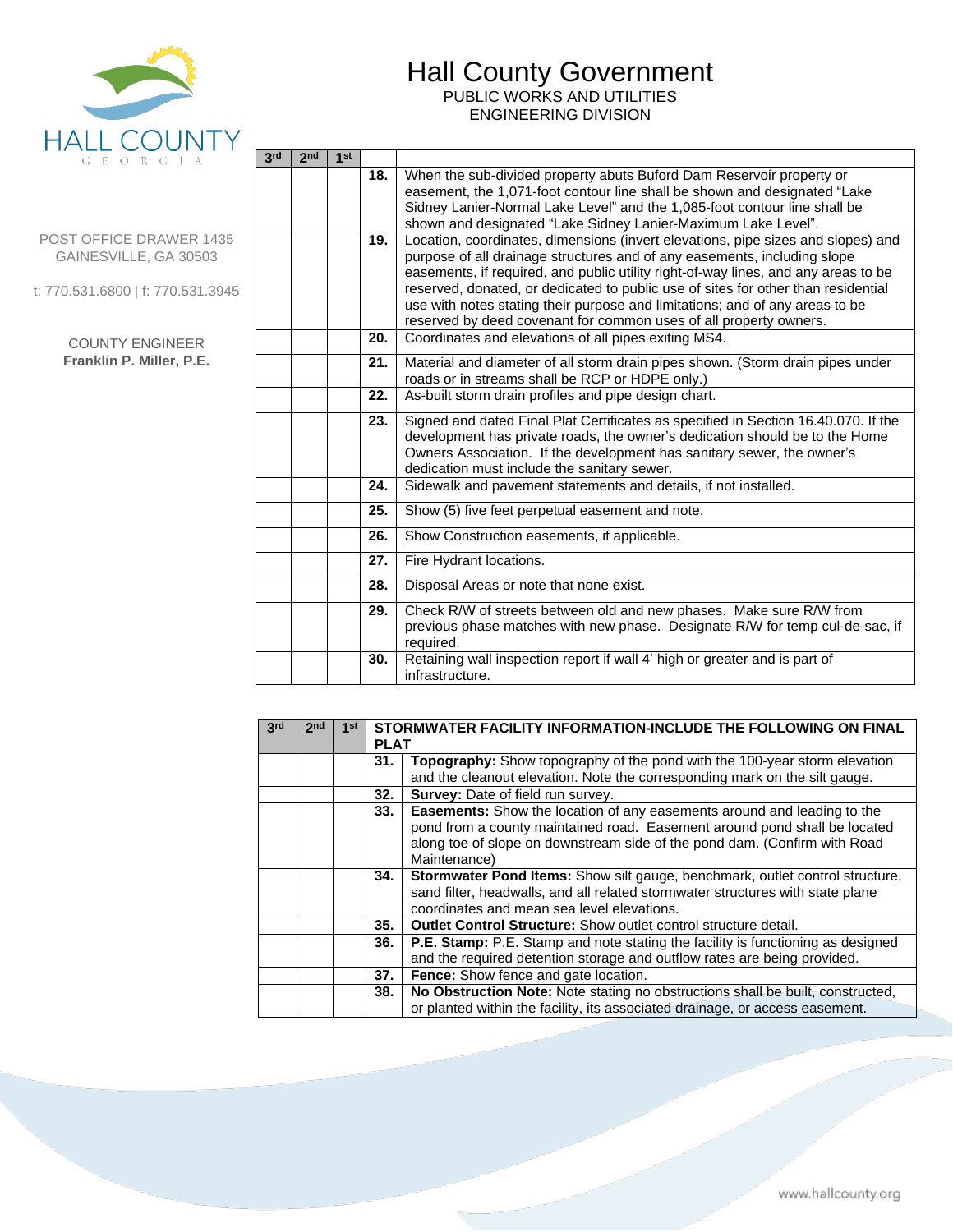

PUBLIC WORKS AND UTILITIES ENGINEERING DIVISION

| POST OFFICE DRAWER 1435 |  |
|-------------------------|--|
| GAINESVILLE, GA 30503   |  |

t: 770.531.6800 | f: 770.531.3945

| <b>COUNTY ENGINEER</b>   |  |  |
|--------------------------|--|--|
| Franklin P. Miller, P.E. |  |  |

| 3 <sup>rd</sup> | 2 <sub>nd</sub> |    |     | STORMWATER FACILITY INFORMATION-INCLUDE THE FOLLOWING ON FINAL                                           |  |  |
|-----------------|-----------------|----|-----|----------------------------------------------------------------------------------------------------------|--|--|
|                 |                 | st |     | PLAT (Cont.)                                                                                             |  |  |
|                 |                 |    | 39. | Hydrology Report: Provide an as-built hydrology report, including pre and post                           |  |  |
|                 |                 |    |     | drainage areas, a land use map and Stormwater Quality Site Development<br>Review Tool (current version). |  |  |
|                 |                 |    | 40. | Stormwater Structural & Non-Structural Controls: Plans must include all                                  |  |  |
|                 |                 |    |     | stormwater structural and non-structural controls included on the Stormwater                             |  |  |
|                 |                 |    |     | Quality Site Development Review Tool. If a natural conservation easement is                              |  |  |
|                 |                 |    |     | delineated, included a note stating that the natural conservation easement shall<br>remain undisturbed.  |  |  |
|                 |                 |    | 41. | Digital Plans: Provide a CD with digital plans in AutoCAD (2007 version or                               |  |  |
|                 |                 |    |     | older) showing all stormwater facilities, PDF files(s) of signed and sealed plans,                       |  |  |
|                 |                 |    |     | and a PDF file of signed and sealed hydrology report.                                                    |  |  |
|                 |                 |    | 42. | Bond: Road; Storm; Sidewalk; Temporary Cul-de-sac                                                        |  |  |
|                 |                 |    | 43. | Inspected Date: All field items completed.                                                               |  |  |
|                 |                 |    | 44. | <b>Streams &amp; Stream Buffers: Delineated all streams, state waters and county</b>                     |  |  |
|                 |                 |    |     | stream buffers, and impervious area setbacks. Delineate appropriate setbacks if                          |  |  |
|                 |                 |    |     | subdivision is within protected water supply reservoir district, protected                               |  |  |
|                 |                 |    |     | groundwater recharge area, or wetlands protection overlay area.                                          |  |  |
|                 |                 |    | 45. | Floodplain Acknowledgement: Delineate all floodplains (both FEMA and Hall                                |  |  |
|                 |                 |    |     | County Future). Note stating no construction activity allowed within existing and                        |  |  |
|                 |                 |    |     | future floodplain limits without approved Floodplain Management Plain.                                   |  |  |
|                 |                 |    | 46. | Post Construction Certification: Include post construction certification for                             |  |  |
|                 |                 |    |     | installation of site specific structures (retaining walls, proprietary devices, etc.)                    |  |  |
|                 |                 |    | 47. | Misc. Items                                                                                              |  |  |

**NOTE:** Items marked with **red "X"** must be corrected before permit completion.

ADDITIONAL COMMENTS:

┑